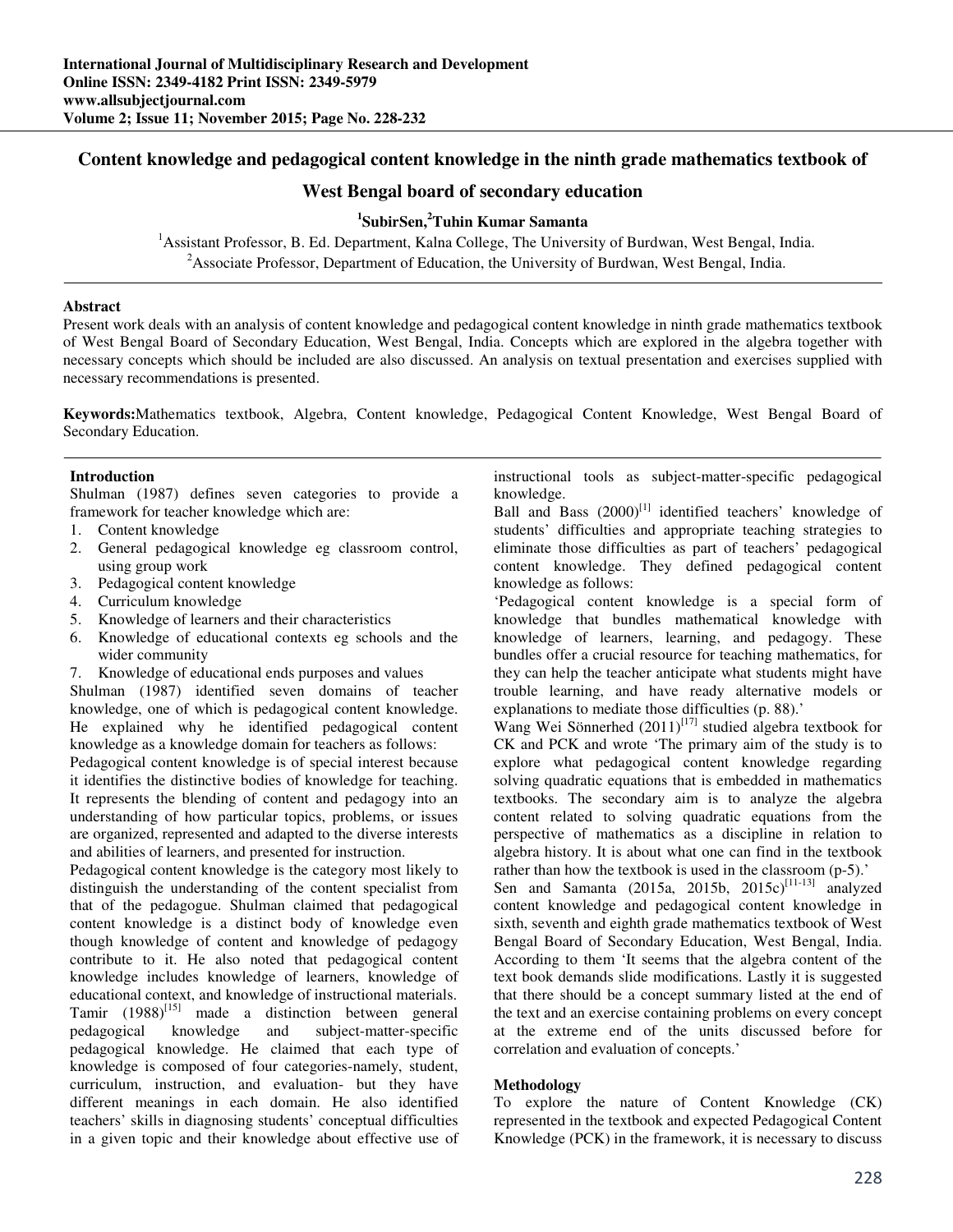Van Dormolin's (1986) classification of teaching perspectives and learning perspectives of Schmidt *et al.*  $(1997)^{[10]}$ .

Based on their classification and the CK-PCK overall framework one may consider the following criteria for analyzing algebra content textual presentation as follows:

- 1. Consistency and clearness of Mathematical content: A mathematical text should be consistent and clear to the reader. "There must be no errors, either of computation or of logic. Proofs might be incomplete, but not false. Conventions must be used consistently. […] the content must be clear to the intended reader." (Van Dormolen, 1986, p. 151).
- 2. Mathematical theoretical aspects: This criterion concerns knowledge elements such as mathematical theorems, rules, definitions, methods and conventions. Such mathematical knowledge is called "kernels" (VanDormolen, 1986, p. 146)
- 3. Mathematical content development and connections: This criterion is based on the classification of Schmidt *et al*.  $(1997)^{[10]}$ . By means of this criterion, one may investigate how mathematical content topics relate to each other in the chapter of algebra. The aim is to explore the embedded teaching trajectory related to text.
- 4. Mathematical representations and applications: This category often reflects different views. A formalistic view regards mathematics as a set of concepts, rules, theorems and structures. Mathematics applications are often regarded as informal view. In an informal view students are encouraged to engage in activities like generalizing, classifying, formalizing, ordering, abstracting, exploring patterns and so on, and new ideas are encouraged (De Lange, 1996;<sup>[4]</sup>Freudenthal, 1991;<sup>[5]</sup>Goldin, 2008;<sup>[6]</sup> Pepin *et al.*, 2001;<sup>[9]</sup>Van Dormolen, 1986; Vergnaud,  $1987$ <sup>[16]</sup>.
- 5. Language use: In which way are mathematical theorems, definitions, and rules explained and illustrated: formally in a mathematical language or pedagogically in combination with everyday language, in order to make sense for a student reader.
- 6. To analyze different kinds of mathematics exercises, activities and problems as well as tests in the textbook, it is important to analyzing mathematics tasks in the textbooks (Brändström,  $2005$ <sup>[2]</sup>. One may consider the following points:
- A. Routine exercises refer to the kind of exercises that require students to use newly presented mathematical concepts, rules or algorithmic procedures illustrated in examples, in order to get familiar with the content. This kind of exercises is often at a basic level and requires simple and similar operations or reasoning to those just presented.
- B. Exercises that require students to evaluate, analyze and reason mathematically instead of merely computing mechanically (Brändström,  $2005$ <sup>[2]</sup>. Such exercises intend to encourage students to understand the integration of mathematics concepts and procedures (Hiebert& Carpenter, 2007;<sup>[7]</sup>Hiebert&Lefevre, 1986)<sup>[8]</sup>.
- C. Exercises that are related to real world contexts. Such exercises are often word problems (or called real world problems) and the pedagogical reason of using them is to bring reality into the mathematics classroom, to create occasions for learning and practicing the different aspects

of applied problem solving without the practical contact with the real world situation (Chapman, 2006). They reflect the view of mathematics applications in real-life situations (De Lange, 1996;<sup>[4]</sup>Freudenthal, 1991;[5]Goldin, 2008;[6] Pepin *et al*., 2001;[9] Van Dormolen, 1986; Vergnaud,  $1987$ <sup>[16]</sup>.

#### **Results and Discussions**

To discuss the algebraic content let us recall the notations

- $\mathbb{N}$  : The set of natural numbers
- $\mathbb{Z}$ : The set of integers
- $\mathbb{R}$  : The set of real numbers
- $\mathbb{R}^+$ : The set of positive real numbers.

Name of the ninth grade mathematics text book of West Bengal Board of Secondary Education is 'Ganit Prakash (class IX)'.

In this book, content of unit two (pages 21 to 28) is Laws of Indices.

- The concepts which are explored in this chapter are
- 1. Concept of index and base is explored.
- 2.  $x^m \times x^n = x^{m+n}, x \in \mathbb{R}, m, n \in \mathbb{N}$  is established.
- 3.  $x^m \div x^n = x^{m-n}, x \in \mathbb{R}, m > n, m, n \in \mathbb{N}$  is established.

4. 
$$
x^m \div x^n = \frac{1}{x^{n-m}}
$$
,  $x \in \mathbb{R}$ ,  $m < n$ ,  $m, n \in \mathbb{N}$  is

established.

1

5. 
$$
(x^m)^n = x^{m \times n}, x \in \mathbb{R}, m, n \in \mathbb{N}
$$

6. 
$$
(xy)^m = x^m \times y^m, x, y \in \mathbb{R}, m \in \mathbb{N}
$$

7. 
$$
(\frac{x}{y})^m = \frac{x^m}{y^m}, y \neq 0, x, y \in \mathbb{R}, m \in \mathbb{N}
$$

8. 
$$
x^0 = 1
$$
,  $x^{-1} = \frac{1}{x}$ ,  $x^{-n} = (x^{-1})^n = \frac{1}{x^n}$ 

9. Concept of square root, cube root and n-th root is explored. For example

$$
x^2 = a \implies x = \pm \sqrt{a}
$$
,  $x^3 = a \implies x = a^{\frac{1}{3}}$ . Uniqueness  
of  $a^{\frac{1}{n}}$  is stated.

10.  $a^n$  will be unique negative number *x* if  $x^n = a$  for  $a < 0, a \in \mathbb{R}, n = 2k + 1, k \in \mathbb{N}$ .

11. 
$$
a^{\frac{p}{q}} = (a^{\frac{1}{q}})^p
$$
,  $a > 0$ ,  $p \in \mathbb{Z}$ ,  $q \in \mathbb{N}$   
\n12.  $a^{\frac{p}{q}} = (a^{\frac{1}{q}})^p$ ,  $a < 0$ ,  $p \in \mathbb{Z}$ ,  $q = 2k+1, k \in \mathbb{N}$ .

Some suggestions are listed below for necessary improvement of content.

• Concept of uniqueness of n-th root should be discussed clearly. Otherwise a wrong conception may be may grow among the students. It is mentioned in the text book that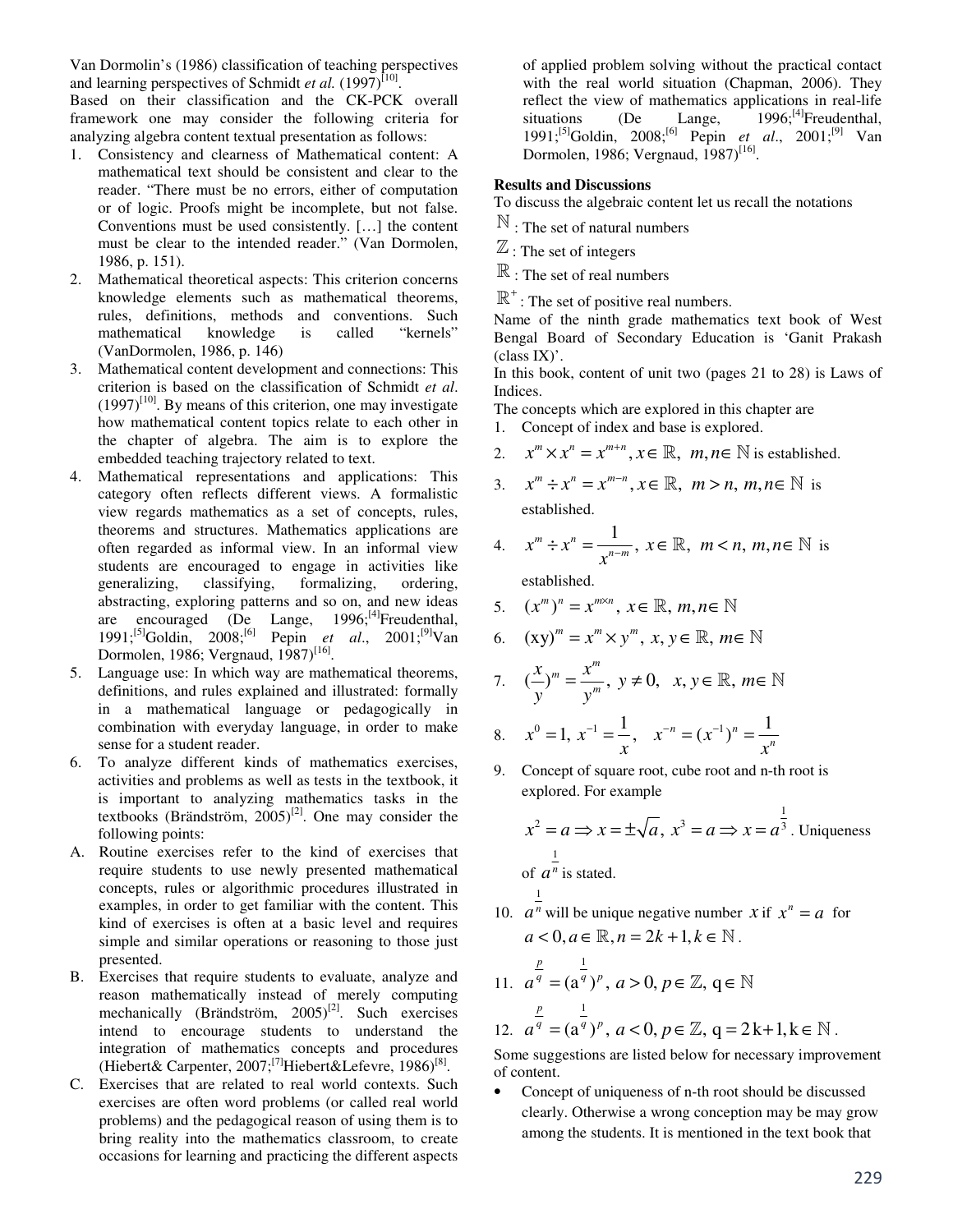for 1  $n \in \mathbb{N}, a \in \mathbb{R}^+, a^{\overline{n}}$  will be a unique

$$
x \in \mathbb{R}^+
$$
, s.t.  $x^n = a \Rightarrow x = a^{\frac{1}{n}} = \sqrt[n]{a}$ .

• Consider the case  $x = (64)^{\frac{1}{6}}$ , *i.e.*  $x^6 = 64$  which

satisfies  $x = \pm 2$ . Actually  $x^n = a$  have n roots, real or imaginary.

• For *a*<sup>*n*</sup> will be unique negative number *x* if  $x^n = a$  for  $a < 0, a \in \mathbb{R}, n = 2k + 1, k \in \mathbb{N}$ , here a natural

question raises. If  $a < 0$ ,  $n = 2k$ ,  $k \in \mathbb{N}$  then what will 1

be the value of  $a^n$ ? For example let us consider

$$
(-1)^{\frac{1}{4}} = x \implies x^4 = -1
$$
 no real x satisfies this relation.

• Another question is 'Are the laws of indices true for irrational numbers?'There should be a brief discussion about the question.

To analyze the mathematical exercise represented in this unit it is observed that

• Routine exercises are included.

1

1

- Exercises are arranged in such a way that can evaluate, analyze the concepts of the students. Also these exercises help to increase the power of mathematical reasoning of the learner.
- Questions are represented according to the structure of the text and these are sequentially arranged.

**Chapter-5:** Liner Simultaneous Equations(pages 47 to 71) Concepts which are explored in this chapter are as below:

- 1. Construction of liner simultaneous equations with the help of real life.
- 2. Graphical solution of the constructed equations is illustrated. Here equations are solvable and unique solutions exist.
- 3. An example of simultaneous equations with graphical representation is considered which satisfies infinitely many values of two unknowns.
- 4. Another example is illustrated with graphical representation where there is no solution exists.
- 5. A discussion about graphical representation of unique solution, infinitely many solution and no solution is included.
- 6. Representing liner simultaneous equations by

$$
a_1x + b_1y + c_1 = 0
$$
 and  $a_2x + b_2y + c_2 = 0$  with

condition of unique solution 
$$
\left(\frac{a_1}{a_2} \neq \frac{b_1}{b_2}\right)
$$
, infinitely

many solutions  $\frac{a_1}{1} = \frac{b_1}{1} = \frac{c_1}{1}$ 2  $v_2$   $v_2$  $a_1$   $b_1$   $c_2$  $a_2$   $b_2$  c  $\left( \frac{a_1}{a_1} = \frac{b_1}{b_1} = \frac{c_1}{c_1} \right)$  $\begin{pmatrix} a_2 & b_2 & c_2 \end{pmatrix}$ and no solution

$$
\left(\frac{a_1}{a_2} = \frac{b_1}{b_2} \neq \frac{c_1}{c_2}\right)
$$
 is illustrated.

- 7. Solution of liner simultaneous equations by elimination of one unknown is illustrated.
- 8. Solution of liner simultaneous equations by comparison method is illustrated.
- 9. Solution of liner simultaneous equations by replacement of one unknown is illustrated.
- 10. Solution of liner simultaneous equations by cross multiplication method is illustrated.

To analyze the mathematical exercise represented in this unit it is observed that

- 1. Routine exercises are included.
- 2. Exercises are arranged in such a way that can evaluate, analyze the concepts of the students. Also these exercises help to increase the power of mathematical reasoning of the learner.
- 3. Questions are represented according to the structure of the text and these are sequentially arranged.
- 4. Most of the problems are chosen from everyday life of the learner and common people.

# **Chapter 7:** Polynomial (page 94-111)

Following concepts are explored:

- 1. Polynomial in particular monomial, binomial and trinomial.
- 2. Constant polynomial and zero polynomial.
- 3. Addition, subtraction and multiplication of two polynomials and after addition, subtraction or multiplication resulting algebraic expression becomes another polynomial.
- 4. Verification of an algebraic expression whether it is a polynomial or not.
- 5. Degree of a polynomial.
- 6. n-th degree polynomial with one variable.
- 7. Polynomial with two variables.
- 8. Calculation of value of a polynomial for given value of the variable.
- 9. Calculation of zero of a polynomial.
- 10. Division of a polynomial by another polynomial.
- 11. Remainder Theorem.
- 12. Factor Theorem.

Some suggestions are listed below to improve the text.

- When concept of polynomial is explored, it is stated that integral power of variable should be replaced by positive integral power of the variable.
- Through discussion about the number of zero of a polynomial should be incorporated.
- When division of a polynomial  $[f(x)]$  by another polynomial  $g(x)$  is explored, it is mentioned that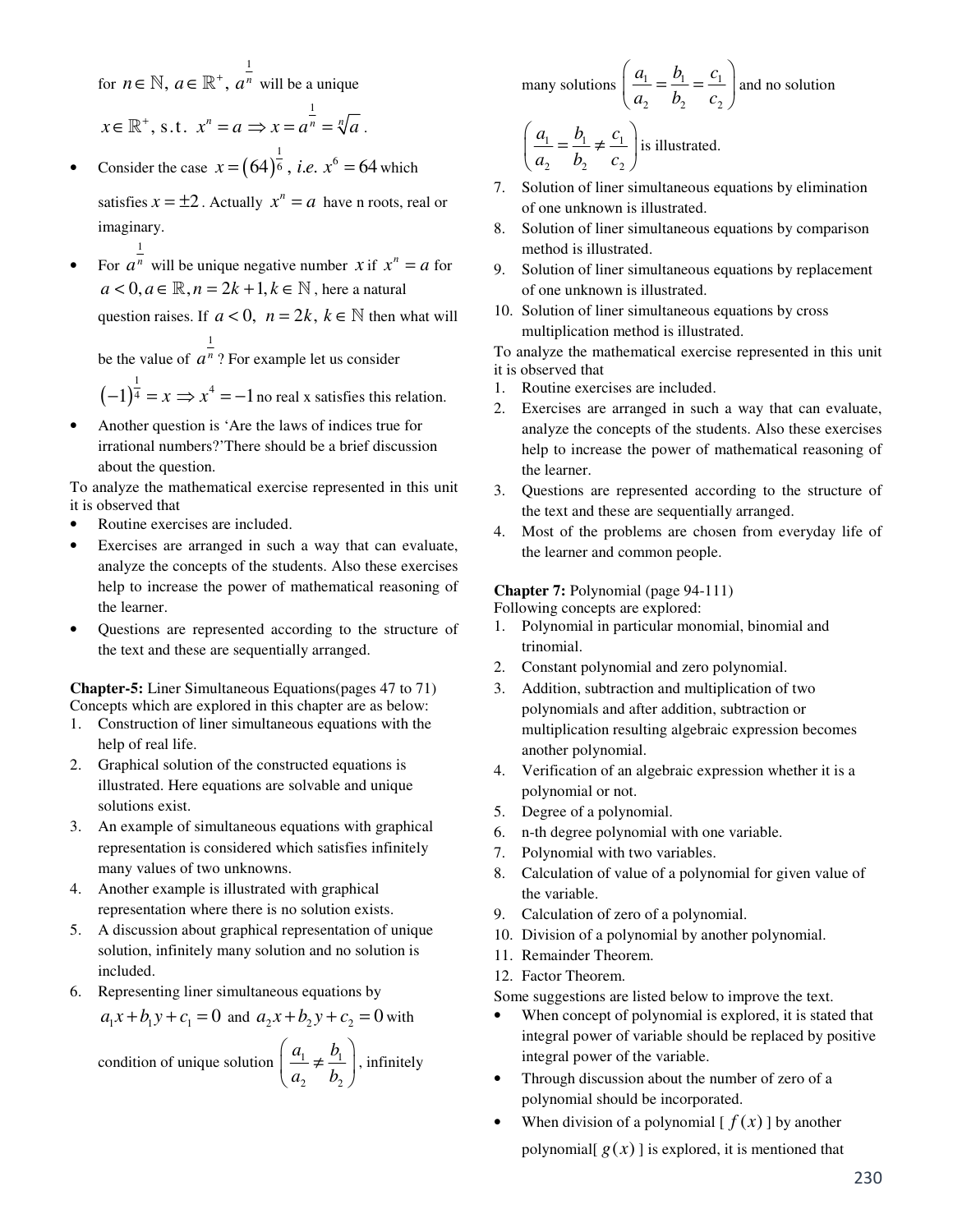$f(x) = g(x)q(x) + r(x)$  where,  $q(x)$  and  $r(x)$  are unique. It should be mentioned that degree of  $f(x)$ should be grater or equals to  $g(x)$ , otherwise  $q(x)$  and  $r(x)$  will not be polynomials. To clear this concept a discussion considering the case 'degree of  $f(x)$  less than  $g(x)$  ' should be included.

• A discussion about zero of a polynomial  $f(x)$  is actually roots of the equation  $f(x) = 0$  should be included. It will be compatible with question no  $12(V)$  in page 111of the textbook.

To analyze the mathematical exercise represented in this unit it is observed that

- $\checkmark$  Routine exercises are included.
- Exercises are arranged in such a way that can evaluate, analyze the concepts of the students. Also these exercises help to increase the power of mathematical reasoning of the learner.
- $\checkmark$  Questions are represented according to the structure of the text and these are sequentially arranged.

**Chapter 8:** Factorization (pages 112-122)

- Following concepts are explored:
- 1. Factor of a polynomial
- 2. Vanishing method or Trial method of factorization
- 3. Factorization by using the following identities:

$$
a^{2} + 2ab + b^{2} = (a+b)^{2} = (a+b)(a+b),
$$
  
\n
$$
a^{2} - 2ab + b^{2} = (a-b)^{2} = (a-b)(a-b),
$$
  
\n
$$
a^{2} - b^{2} = (a+b)(a-b),
$$
  
\n
$$
a^{3} + b^{3} = (a+b)(a^{2} - a b + b^{2}),
$$
  
\n
$$
a^{3} - b^{3} = (a-b)(a^{2} + a b + b^{2}),
$$
  
\n
$$
a^{3} + b^{3} + c^{3} - 3abc = (a+b+c)(a^{2} + b^{2} + c^{2} - ab - bc - ca),
$$
  
\n
$$
a+b+c = 0, a^{3} + b^{3} + c^{3} = 3abc \text{ and}
$$
  
\n
$$
x^{2} + (a+b)x + ab = (x+a)(x+b).
$$

To analyze the mathematical exercise represented in this unit it is observed that

- 1. Routine exercises are included.
- 2. Exercises are arranged in such a way that can evaluate, analyze the concepts of the students. Also these exercises help to increase the power of mathematical reasoning of the learner.
- 3. Questions are represented according to the structure of the text and these are sequentially arranged.

#### **Chapter 21:** Logarithm (pages 277-287).

Following concepts are explored:

- 1. Definition of logarithm.
- 2. Logarithm of negative number is undefined. Base of the logarithm is defined as positive is discussed with proper example.
- 3. Logarithm of zero is taken as undefined.
- 4. Logarithm with base negative is undefined due to lack of uniqueness
- 5. Logarithm with base 1 is undefined.
- 6. Log<sub>a</sub>(M) where  $M < 0$ , a  $< 0$  is discussed with proper example.

7. Proof of the following theorems

$$
Log_a(MN) = Log_a(M) + Log_a(N); \quad a, M, N \in \mathbb{R}^+
$$
  
\n
$$
Log_a(\frac{M}{N}) = Log_a(M) - Log_a(N); \quad a, M, N \in \mathbb{R}^+
$$
  
\n
$$
Log_a(M^c) = c Log_a(M); \quad a, M \in \mathbb{R}^+, c \in \mathbb{R}
$$
  
\n
$$
Log_a(M) = Log_b(M) \times Log_a(b); \quad a, b, M \in \mathbb{R}^+
$$

- 8. Important results and theorems are listed.
- 9. Briggarian system of logarithm (base 10) and Natural logarithm (base e) is mentioned.

To analyze the mathematical exercise represented in this unit it is observed that

- $\checkmark$  Routine exercises are included.
- $\checkmark$  Exercises are arranged in such a way that can evaluate, analyze the concepts of the students. Also these exercises help to increase the power of mathematical reasoning of the learner.
- Questions are represented according to the structure of the text and these are sequentially arranged.

Other aspects which are mentioned in methodology may be discussed as

- Mathematical text used in the text book is clear to the reader. It is also found that there is no computational error in the algebra text.
- Mathematical concepts are presented sequentially. Appropriate teaching learning methods are applicable but clearness of some definitions is required.
- Development of content of algebra is already discussed. One may consider analysis and synthesis and discovery as teaching method. Problem solving method is also very much effective for solution of the problems given in this unit.
- Language of the book is very simple, clear. Explanations are also very simple.
- Routine exercises are appropriate for the concept presentation. But it is necessary to modify the exercises which will evaluate the students or will develop the power of analysis or strengthen mathematical reasoning.

## **Concluding remarks**

*It is mentioned in the text book that the book is written on the basis of NCF 2005. It follows psychological to logical approach to relate mathematics to real world. Teachers are encouraged to help in constructing students' knowledge. It seems that the algebra content of the text book demands slight modifications. Lastly it is suggested that there should be a concept summary listed at the end of the text and an exercise containing problems on every concept at the extreme end of the units for correlation and evaluation of concepts.* 

#### **References**

1. Ball DL,Bass H. Interweaving content and pedagogy in teaching and learning to teach: Knowing and using